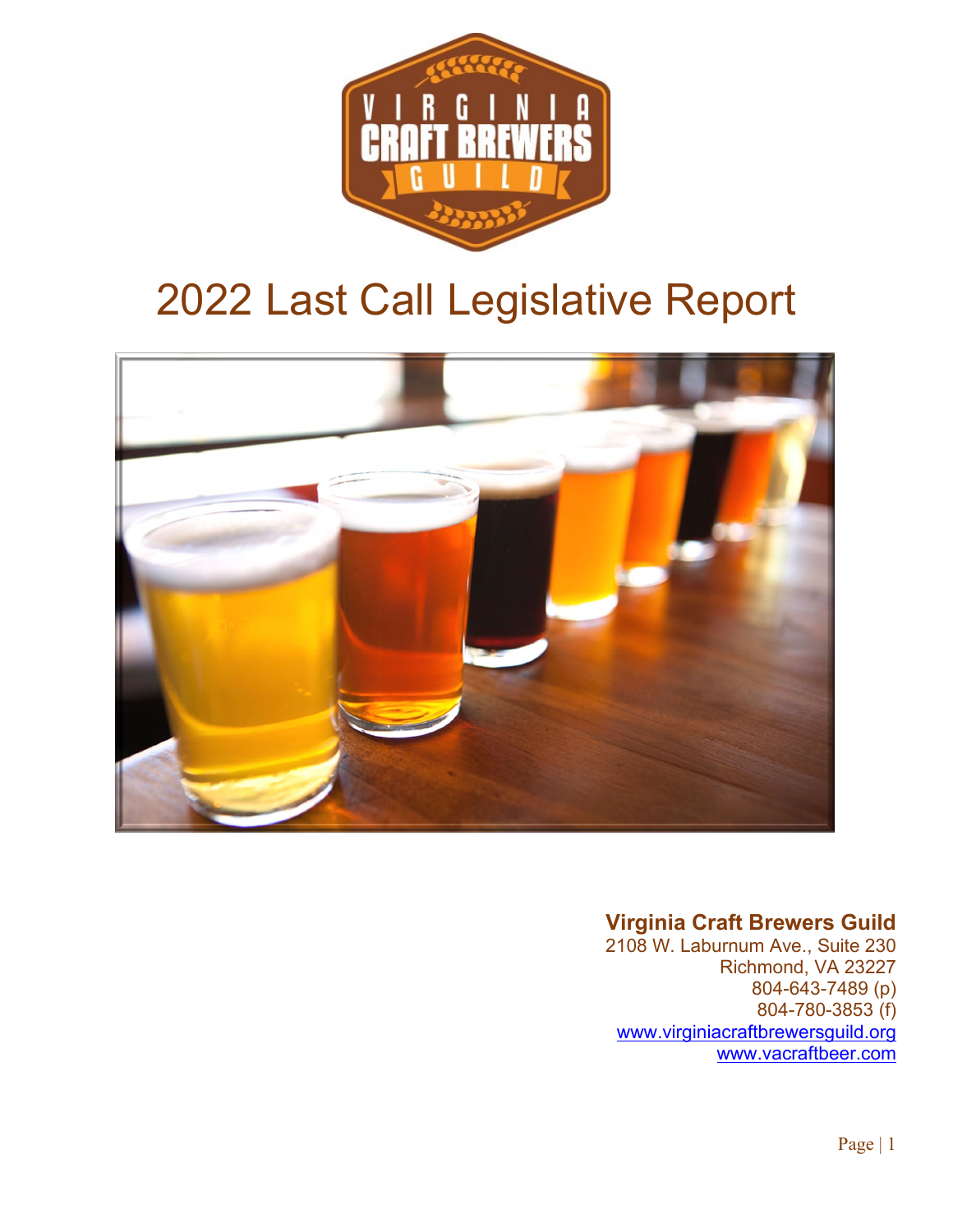# **INTRODUCTION**

April 29, 2022

Dear Members:

This *VCBG 2022 Last Call Legislative Report* is an overview of the priority and defensive priority bills that the VCBG monitored and managed in the 2022 Virginia General Assembly regular session. These bills are available for review [here.](https://export.fiscalnote.com/VCBG_Last_Call_Legislative_Report_202204291209_s57dyekx3lk.pdf?Expires=1682770157&Signature=G33EruyMTuen38pOlYwMAgbrM%2F0%3D) The VCBG Leadership Council and Government Affairs Committee are the core of our government affairs program. They helped to prepare this year's legislative agenda and were instrumental in our success.

The VCBG priority bills involved advocating for the loosening of the tied-house restrictions on labor, initiating farm brewery participation in the VDACS VA Wine Distribution Company, and increasing Payroll Protection Program (PPP) deductibility from income taxes. The rest of the VCBG legislative agenda was focused on defensive priorities such as ensuring an appeals procedure and regulatory flexibility with the new VDACS inspection permits, protecting rural farm brewery structures from overly burdensome building codes, ensuring that brewery containers (growlers, crowlers, and novel containers) may continue to be delivered via the new ABC delivery permit, and defeating a new cause of action statute against breweries if someone is injured by an underage driver impaired by alcohol.

A highlight of this year was the successful Quality & Operations Seminar, [Virtual Days on the Hill,](https://www.virginiacraftbrewers.org/event/2022-virginia-craft-beer-legislative-caucus/?instance_id=111) and [Virginia](https://www.virginiacraftbrewers.org/event/2022-virginia-craft-beer-legislative-caucus/?instance_id=111) Craft Beer Caucus. We continued our ongoing effort to educate Delegates and Senators about the fundamentals of the independent craft beer industry. We built relationships with new leaders of the House General Laws Committee and Senate Rehabilitation Committee which regulate alcohol. In fact, the House General Laws ABC Subcommittee Chairperson, Delegate Roxann Robinson, successfully carried our [HB1336.](http://leg1.state.va.us/cgi-bin/legp504.exe?221+sum+HB1336) We also continued to build close working relationships with the leadership of the VA ABC, VDACS, and the Youngkin Administration which are critical to our regulatory effectiveness throughout the year.



*Paige Wernig, VCBG; Brett Vassey, VCBG; Ann Leigh, Hardywood Park; Caren Merrick, VA Secretary of Commerce & Trade – Craft Beer Caucus @ The Answer Brewery (Richmond)*

The 2022 Virginia General Assembly regular session was positive for the independent craft beer industry. Now that it is over, we encourage all members to use this report in your [Brewer for a Day Program](https://www.virginiacraftbrewers.org/va-craft-brewer-for-a-day-grassroots-advocacy-program/) and invite candidates and incumbents to participate.

Cheers!

*Brett A. Vassey* 

President & CEO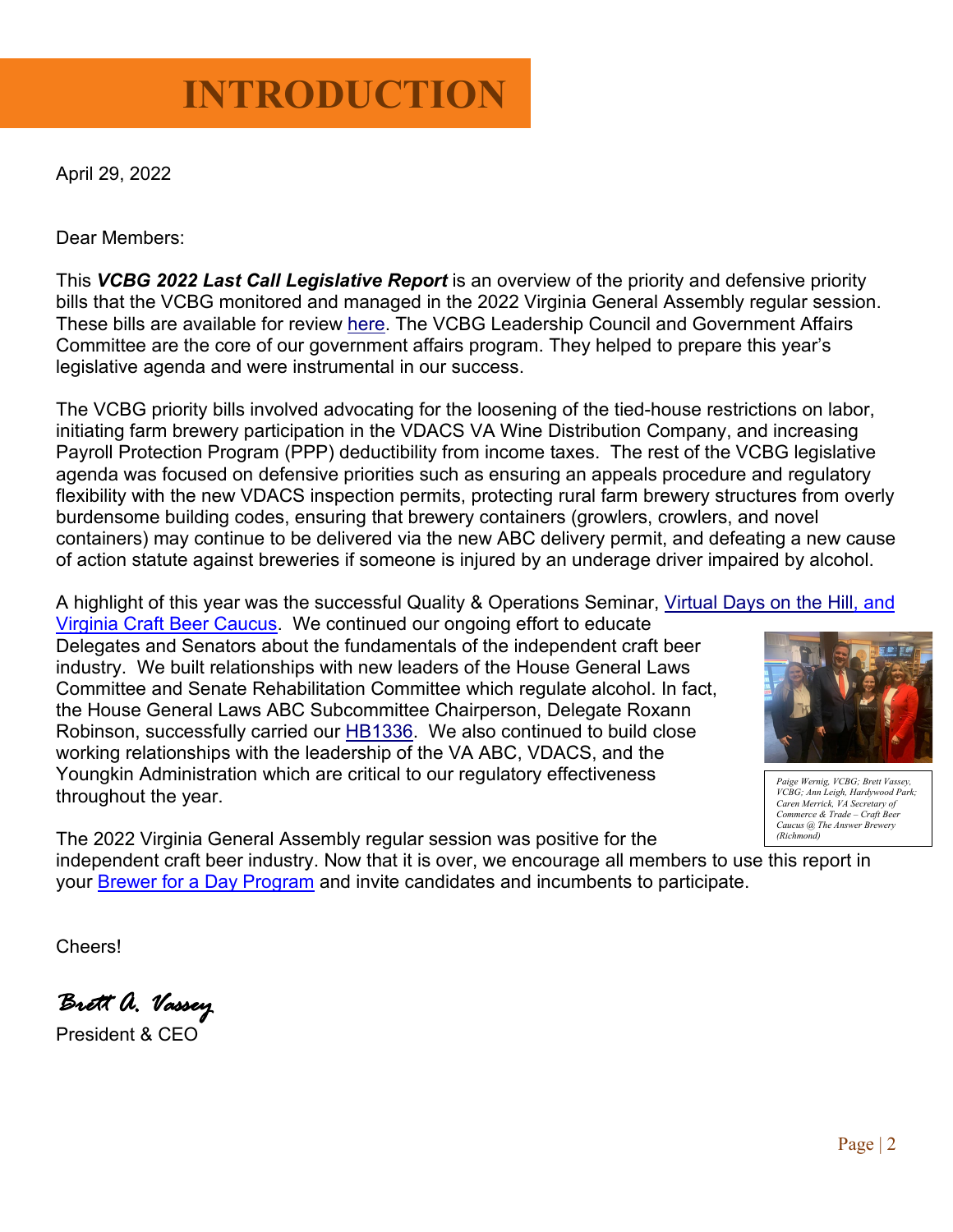Welcome to the Virginia Craft Brewers Guild "VCBG" 2022 Last Call Legislative Report. This report is produced annually to detail the highlights of each Virginia legislative session from the VCBG's perspective. The Table of Contents is a quick reference to key sections of the report.

### **Page 4 VCBG Priority Bills**

This section details bills the VCBG requested to be introduced or was part of a coalition or commission that requested the bill to be introduced. These were the top priorities of the VCBG during this General Assembly session.

### **Page 4 VCBG Defensive Bills**

This section identifies bills that the VCBG monitored and/or acted on in order to support, amend, neutralize, or stop from negatively impacting the craft beer industry or the VCBG's legislative agenda.

### **Page 5 VCBG Public Policy Priorities**

This section details the VCBG public policies used to gauge legislative action and priorities.

### **Page 6 Summary**

This is a brief narrative of the 2021 Virginia General Assembly Session to provide members some understanding of the "taste and texture" of this year's session.

### **Page 9 Upcoming VA ABC & VDACS Regulatory Activities**

This section details ABC & VDACS regulatory activities that require VCBG engagement.

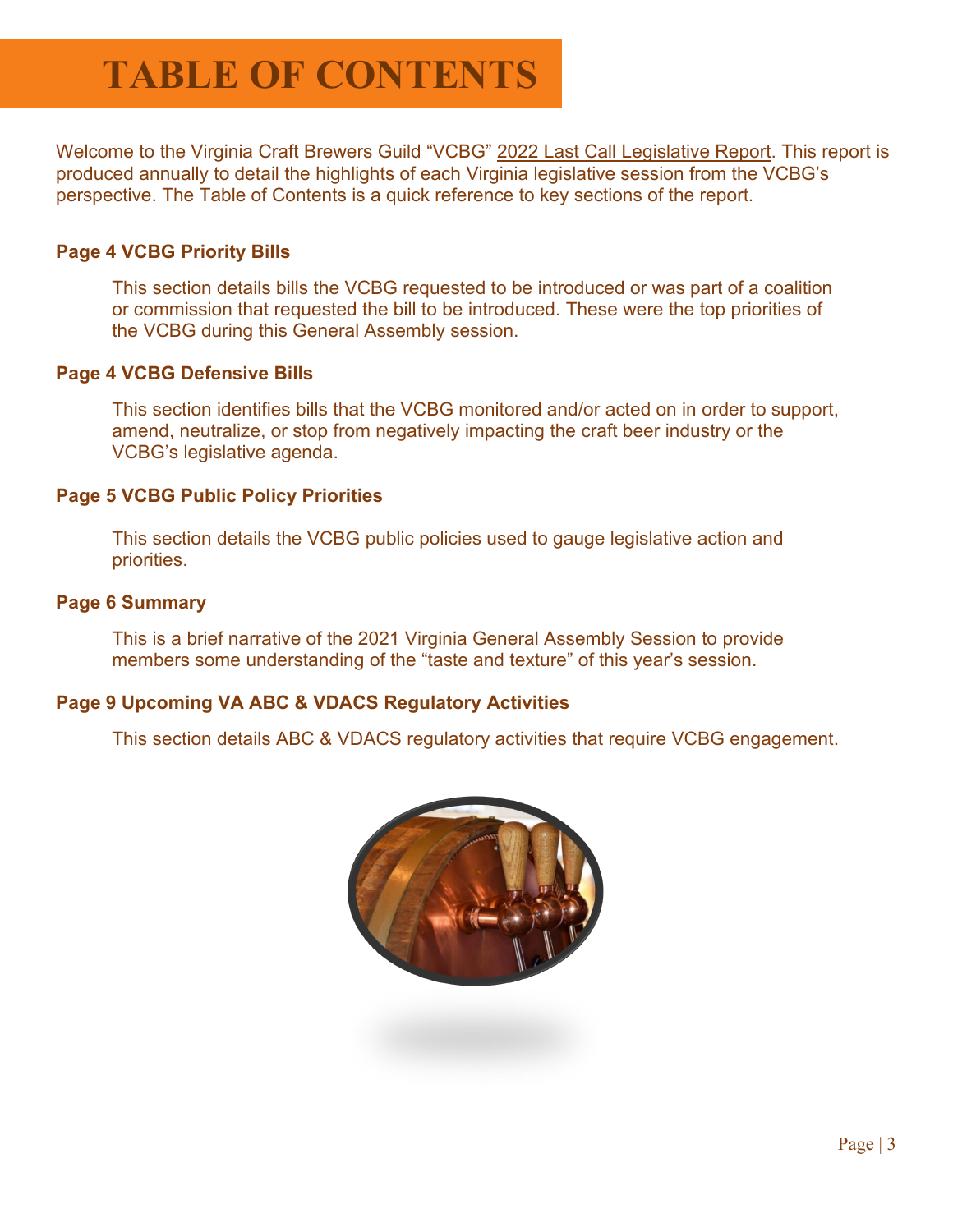# **PRIORITY BILLS**

*Priority bills represent legislation that has been introduced on our behalf or a coalition to which we belong. These bills directly relate to VCBG legislative priorities and involve member committees and/or the Leadership Council.*

**The VCBG produced an 66% success rate with this year's 3 priority bills**. 66% of the priority bills had Republican patrons and 33% had Democratic patrons.

We must give credit for these successes to specific priority bill patrons and leaders: Delegates Roxanne Robinson, Kathy Byron, and David Bulova.

## **DEFENSIVE PRIORITY BILLS**

*This section identifies bills that involved VCBG monitoring and/or action in order to support, amend, neutralize, or stop from negatively impacting the craft beer industry or the VCBG's legislative agenda.*

**The VCBG produced an 100% success rate with this year's 13 defensive priority bills**. 77% of the select defensive priority bills had Republican patrons and 23% had Democratic patrons.

This section provides details on only select defensive priority bills that required significant amendment, protection from amendment, or opposition to reduce or eliminate the negative impact on the Virginia independent craft beer industry.

## **ALL BILLS**

*In addition to Priority and Defensive Priority bills, the VCBG monitors all VA ABC, VDACS, tourism, economic development, farm brewery, tax, and workforce training legislation that is targeted at breweries and alcohol manufacturers.* 

**The VCBG monitored and managed 18 total bills this legislative session**.See every bill the VCBG monitored during the 2022 Session in our full [VCBG legislative report.](https://export.fiscalnote.com/VCBG_Last_Call_Legislative_Report_202204291209_s57dyekx3lk.pdf?Expires=1682770157&Signature=G33EruyMTuen38pOlYwMAgbrM%2F0%3D)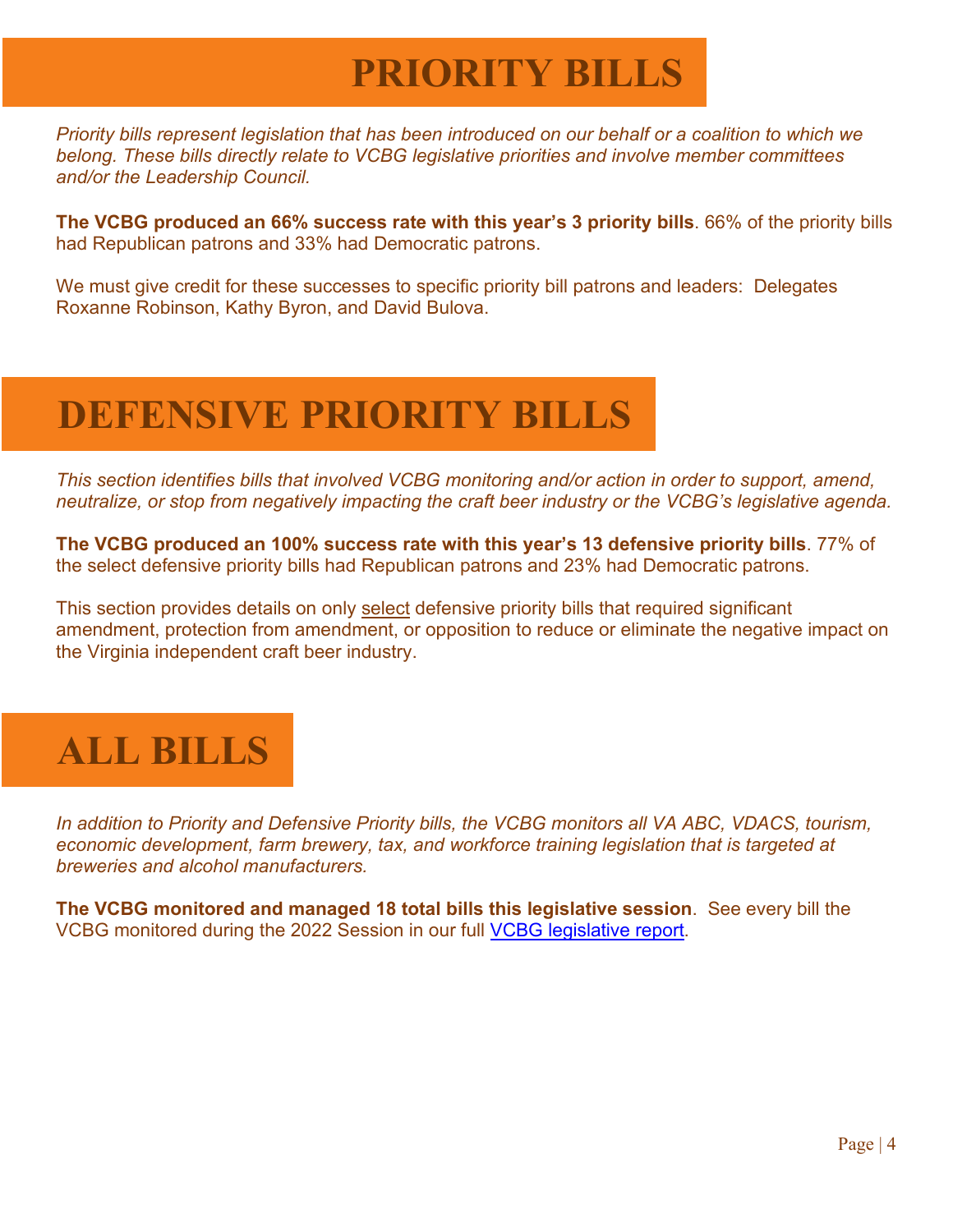## **PUBLIC POLICY PRIORITIES**

The VCBG has developed twelve foundational public policy priorities that help guide its legislative advocacy. These are developed and prioritized through the VCBG committees and Leadership Council. The priorities are as follows:

### **Defend Virginia's "Hybrid Self-Distribution" Laws**

- *Tasting room retail sales privileges – no retail sales limits (On or Off-Premise) and no regulated hours of operation*
- *Expansion breweries – no limits on the number of breweries with retail tasting rooms and retain revised ABC administrative code definition of beer manufacturing*
- *Brewery In-State and Out-of-State Delivery/Shipping Permits/Licenses*
- *"Brewpub" exemption from "3 Tier System" and "Tied House" laws*
- *Eight (8) Manufacturer's Beer Event Licenses per year*
- *"Arms-length" independent craft beer distributors*
- *Alternating proprietorships*

### **Defend current unlimited brewery-to-brewery transfer privileges**

#### **Defend current unlimited contract brewing privileges**

#### **Improve the performance of the distribution tier**

- *Regulate voluntary waivers of VA Beer Franchise Act terms in temporary distribution agreements*
- *Expedite distribution agreement termination process, including reforming ABC uniform prehearing scheduling orders involving VA Beer Franchise Act disputes*
- *Expand the number of small independent craft beer distributors*
- *Improve brewery-to-distributor communications and sales planning, and ensure that any beer sold by a brewery is delivered by its distributor*
- *Use comparable distributor performance metrics precedent set by Blue Mountain Brewery case in ABC dispute resolutions*

#### **Maintain ABC Regulatory Balance**

#### **Oppose "Pay-to-Play" Trade Spending**

**No beer excise tax increases**

**Expand craft beer tourism and market growth, particularly through the VCBG marketing and tourism programs and Virginia Tourism Corporation programs**

**Expand authentic independent craft beer branding with consumers through the BA's "Independent" label, and VCBG's distributor, retailer, farm brewery, and craft beer programs**

**Increase retail tier recognition of independent Virginia craft breweries and promotion of the Virginia Craft Beer Cup and national award-winning beers**

**Improve the workforce development system to create a diverse and industry certified talent pool for breweries**

**Create regional quality networks for brewers to share best practices**

**Move Virginia into the "Top 10 U.S. States for Breweries Per Capita"**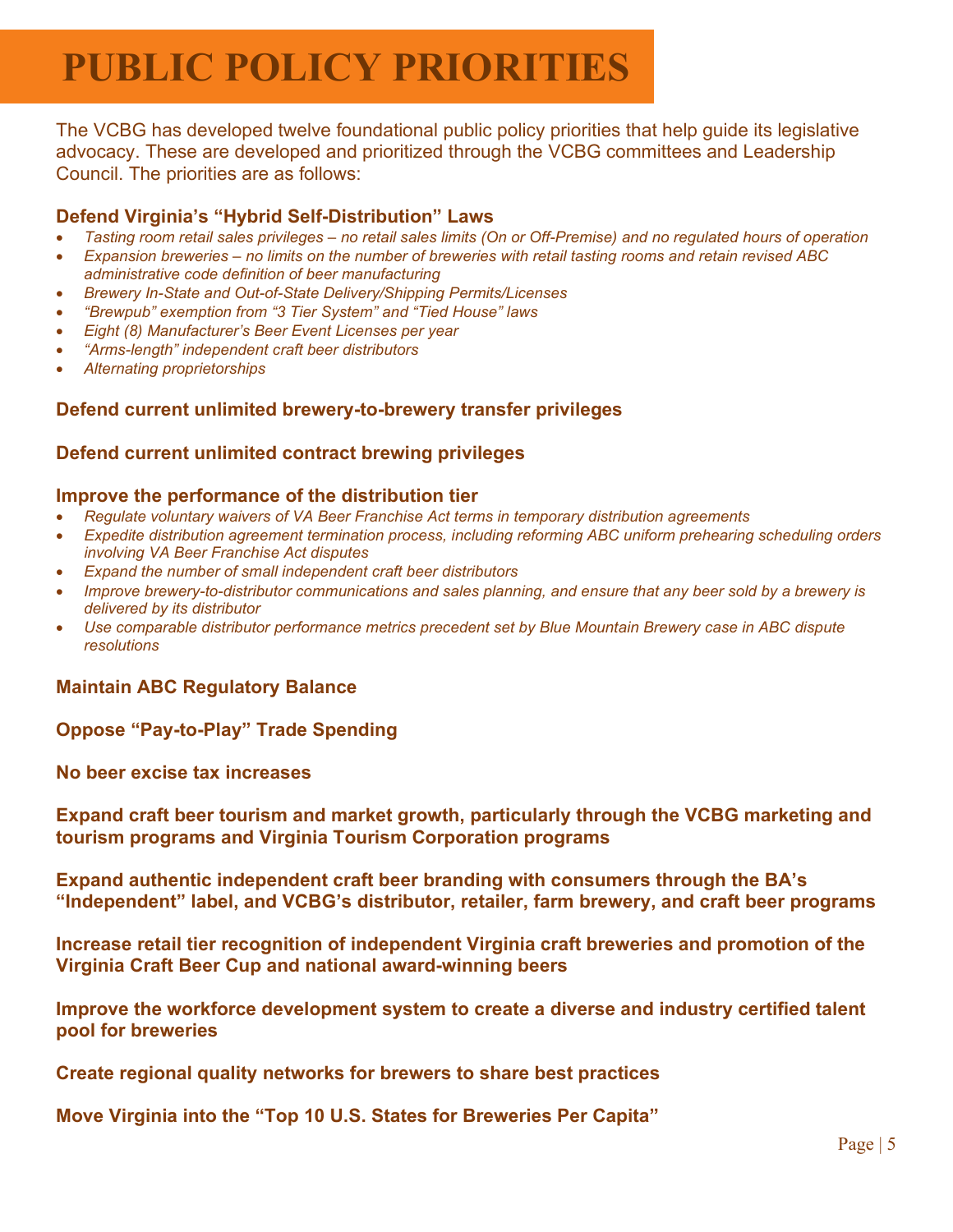## **SUMMARY**

The 2022 Virginia General Assembly introduced a total of 3,143 bills in the regular session. Accompanying this volume of legislation, the 2022 session followed a pivotal election that resulted in a party control change in the House of Delegates, Governor's Office, Lt. Governor's Office, and Attorney General's Office. The 2022 session was also a return to normalcy after a virtual 2021 Session, but still posed a variety of unique barriers to effectively impact the legislative process because each legislator took a different approach to managing COVID-19 prevention measures. **Overall, the VCBG monitored and managed 18 bills this legislative session: 13 were defensive priority bills, 3 were priority bills, and 2 were generally interest bills.**



This session posed an entirely new dynamic with a new leaders and committee Chairs in the House as well as new agency heads and policy staff in the Executive Branch. Despite returning to an in person legislative session, some Committees and Subcommittees kept the 2021 public testimony rules in place which allowed for abbreviated public testimony. Our democratic values of transparency, accessibility, equity, and deliberation continue to be diminished in comparison to the pre-pandemic legislature.

We also want to highlight a few bills to give some context to the work involved in getting bills passed, defeated, or amended, including partnerships the VCBG formed in the process.

**HB 1336 (Delegate Robinson) Farm Beer**. Directs the Virginia Department of Agriculture and Consumer Services to convene a working group consisting of the Virginia Alcoholic Beverage Control Authority, the Virginian Wineries Association, the Virginia Wine Wholesalers Association, the Virginia Beer Wholesalers Association, and the Virginia Craft Brewers Guild to discuss making limited brewery licensees available. There is an established system and precedent in place for farm wineries who work through the Virginia Wine Distribution Company (VWDC). This bill directs the working group to evaluate the IT, staffing, fee schedule, barrelage and case limits for wine and beer, and general appropriation needed to sustain and expand the VWDC's services to farm breweries (i.e., Limited Breweries). Success would not have been possible without the patronage and support of the Chairperson of House General Laws ABC Subcommittee, Delegate Roxanne Robinson. The VCBG Farm Brewery Committee will begin this working group June 1, 2022.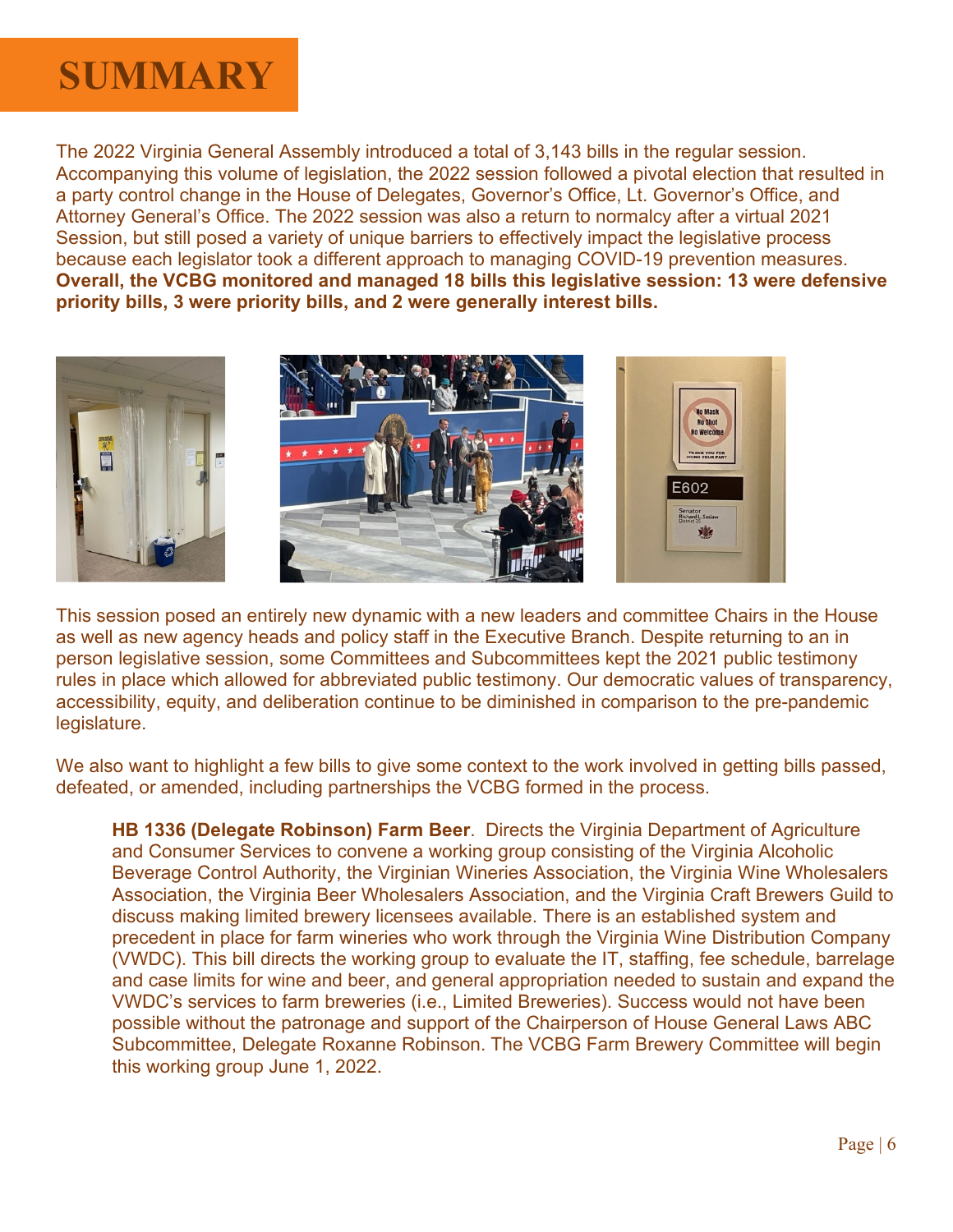**SB 400 (Senator Hanger) Rural Structures**. Authorizes the Board of Housing and Community Development to develop regulations related to the use and regulation of buildings for agritourism events. It creates a nine member Agritourism Event Structure Technical Advisory Committee to assist the Board. The VCBG worked closely with Senator Hanger to ensure that the VCBG was named participant in the working group, ensuring that farm breweries have a voice in these discussions.

**HB 464 (Delegate Bulova) Tied-House Reform**. Would have allowed alcohol manufacturers, wholesalers, and retailers the freedom to employ anyone that is also employed at another establishment licensed by the ABC. Developing a comprehensive statute expanding employment opportunities between alcohol tiers, without creating unintended consequences, proved to be more difficult than anticipated. VCBG has agreed with the VA ABC that initiating reforms to 3VAC5-30-20 is a more appropriate venue. In our discussions, we agreed that it may result in a more artful solution to begin enumerating specific occupations or types of employment where a manufacturer may employ someone working in a grocery store, c store, restaurant, etc. We acknowledged that any solution must be enforceable, so, again, the regulatory reform process may provide us with more time to deliberate and narrowly tailor solutions to resolve this issue. As such, we supported the House General Laws Committee Chair issuing a letter to the VA ABC directing these reforms be considered. The specific language below will ensure that the progress we made during this session is not overlooked:

*"The Chairman requests that the ABC convene stakeholders to develop amendments to 3VAC5-30-20 that would enable a manufacturer, bottler, importer, broker or wholesaler to employ a person who is also employed by a retail licensee provided that such manufacturer, bottler, importer, broker or wholesaler does not require the retail licensee to exclude from sale at his establishment alcoholic beverages of other manufacturers, bottlers, importers, brokers or wholesalers."*

VCBG and other stakeholders will convene to begin drafting a regulatory change to 3VAC5-30-20 before the official VA ABC regulatory process begins, building upon the consensus points reached during the session. The VA ABC meeting on this issue will be July 13, 2022.

**HB 971 (Delegate Byron) PPP Income Tax Deduction**. Retroactively allows up to a \$100,000 Virginia-specific income tax deduction for Paycheck Protection Program ("PPP") loan/ American Rescue Plan Act related to restaurant revitalization grants/emergency injury disaster loan forgiveness recipients for certain fiscal year filers who were previously denied such deduction because it was limited to Taxable Year 2020 only. It also retroactively allows up to \$100,000 Virginia-specific subtraction for Rebuild Virginia grant recipients to certain fiscal year filers who were previously denied such subtraction because it was limited to Taxable Year 2020 only. Finally, it allows for unlimited PPP income tax deduction for Taxable Year 2021. See your tax professional for details.

**HB 426 (Delegate Bulova) VA ABC Delivery Licenses**. Creates a third-party delivery license that authorizes the licensee to deliver alcoholic beverages purchased by consumers from other retail licensees. It establishes conditions for the issuance of third-party delivery licenses, imposes eligibility requirements for delivery personnel, and sets forth requirements for a delivery to be made by such delivery personnel. Originally, we were concerned that this delivery license was more restrictive than the current guidance provided by the VA ABC, including reduced and restricted sizes of containers (crowlers, growlers, and other novelty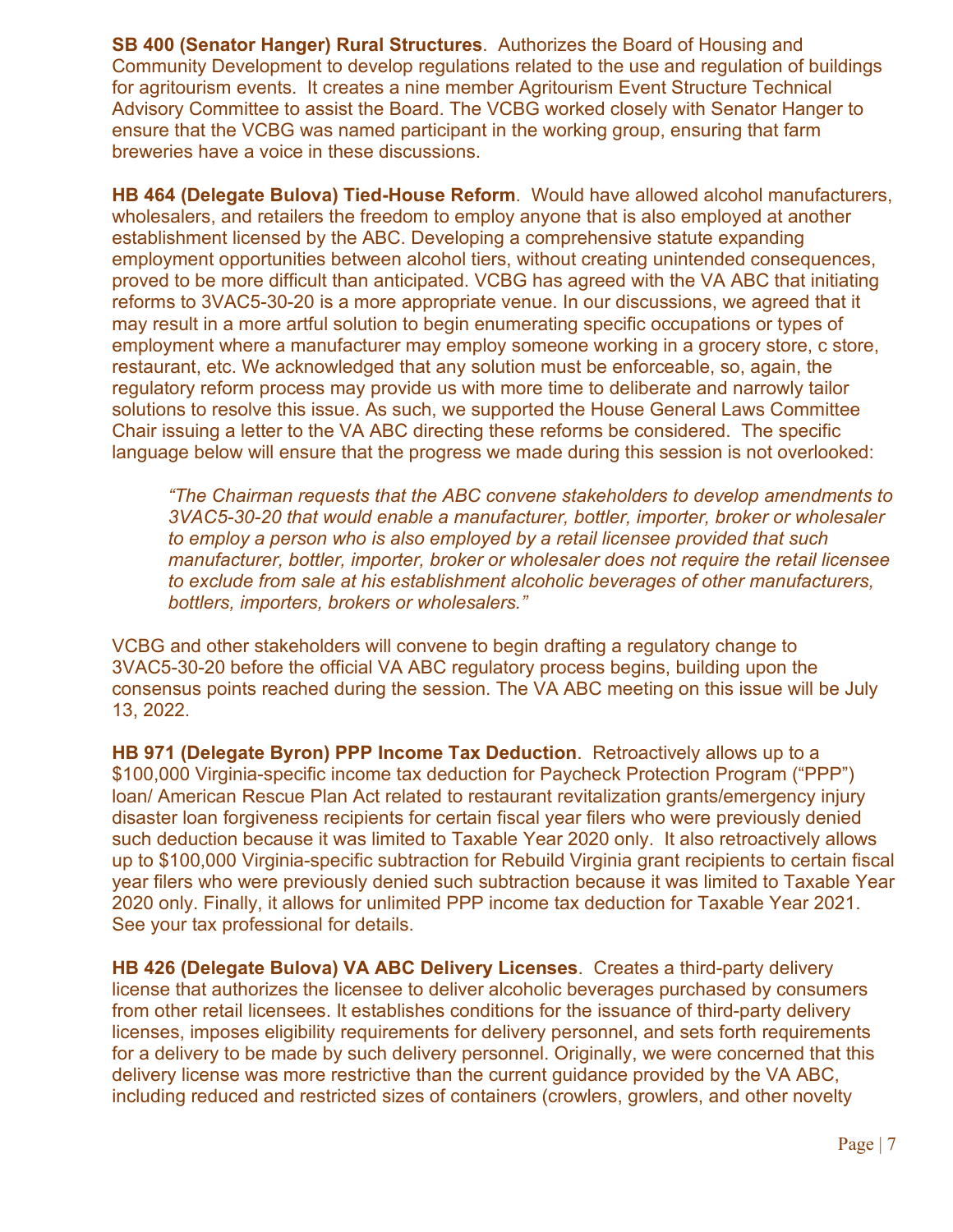containers). We secured a favorable interpretation from the VA ABC on this issue (see except below):

*We appreciate the ABC's favorable interpretation that Line 1162 of HB426 includes our growlers, crowlers, and any novel containers exceeding 16oz approved by the ABC, because they are "in the manufacturer's original sealed container…" We also think that enactment language should be considered that empowers the ABC to streamline the 3rd party delivery reporting with the similar shippers reporting that delivers the same product. There appears to be a recognition that harmonizing these reporting systems as a single cloud-based tool will reduce paperwork, reduce record retention obligations, and increase ABC efficiency. Enabling another "paper-driven" compliance system should be avoided when cloud-based apps can be built in 30 days for less than \$50,000. This empowering language would also be consistent with Executive Order 1 calling for regulatory burden reductions on business.* 

The lesson learned every session is that the VCBG depends upon legislators to understand the unique needs of the independent craft beer industry and support us. One of the best ways to gain that support is through education and relationship building. This was more important than ever in the 2022 session, with new leadership and members in the House of Delegates. It is important that we specifically engage the [House General Laws Committee](http://leg1.state.va.us/cgi-bin/legp504.exe?212+com+H11) and [Senate Rehabilitation and Social](http://leg1.state.va.us/cgi-bin/legp504.exe?212+com+S9)  [Service Committee](http://leg1.state.va.us/cgi-bin/legp504.exe?212+com+S9) leadership and members. To help accomplish this task, the VCBG has developed the [VA Craft Brewer for a Day](https://www.virginiacraftbrewers.org/va-craft-brewer-for-a-day-grassroots-advocacy-program/) program. We provide a complete guide on how to approach legislators, host them at your brewery, promote the experience, and report your experience to the VCBG.

Next year, both the Virginia House of Delegates and Virginia Senate are up for election. Not only is 2023 a major election year for both legislative bodies, but new districts have been drawn for the election. Many elected officials are losing their district entirely or merging with a neighboring district. This means that your current Senator or Delegate may be primaried or challenged by another incumbent in the adjoining district. So, it is highly recommended that all members engage with your elected officials to ensure that they support our industry. To discuss political action support, including the pros and cons of engaging incumbents and challengers, please contact Brett Vassey, VCBG President and CEO.

In closing, the VCBG will continue to face challenges in government affairs – legislative and regulatory. Our proven strategy is to expand our industry education of General Assembly members and Executive Branch leaders. We will also continue to develop our productive relationships with the other regulated alcohol tiers. The VCBG has a strong government affairs program in place and is prepared to face the challenges ahead. The VCBG is proud to be the "shield and the sword" of the independent craft beer industry in the Commonwealth for over 10 years and looks forward to the next decade.

To join the VCBG Government Affairs committee, Farm Brewery committee, Tourism and Marketing committee, or Quality and Operations committee, please contact [Paige Wernig,](mailto:pwernig@vacraftbrewersguild.com) VCBG Government Affairs Manager.